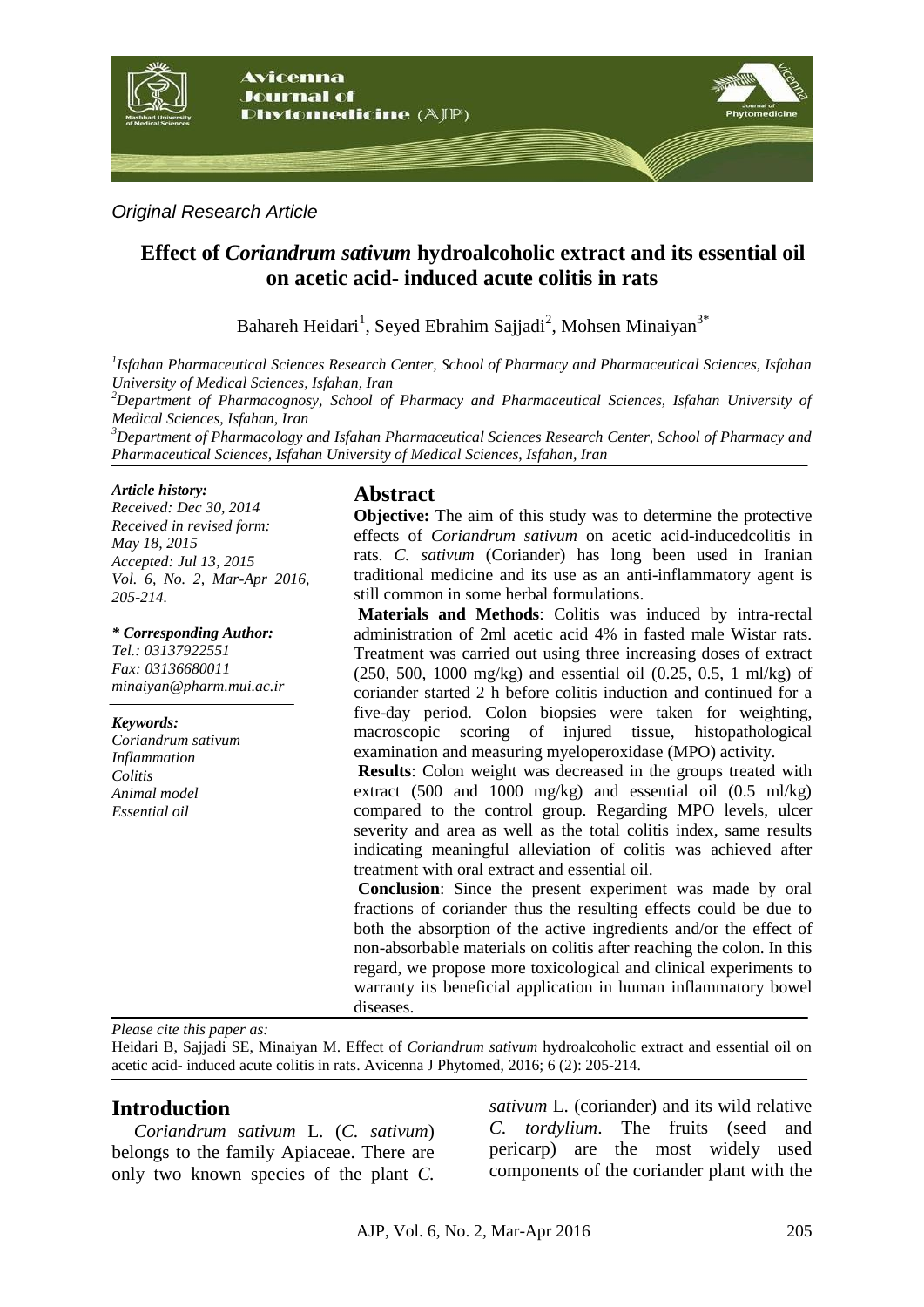most important constituents being the essential oil and the fatty oil. Coriander, an Italian native plant, is presently cultivated in Central and Eastern Europe, Mediterranean regions, and Asia (Sahib et al., 2012). Coriander has been known as "Geshniz" in Iran (Asgarpanah and Kazemivash, 2012). This plant has a high economic value since it is widely used as flavoring agent in food and cosmetics. In Iran, coriander has a long history of medicinal use for preventing convulsions, anxiety, insomnia and loss of appetite. The essential oil content is around 1% and the major component reported in the oil is linalool, in the range of 30–80% of total seed oil (Sahib et al., 2012). Coriander seeds have a health-supporting reputation. In parts of Europe, coriander has been traditionally referred to as an "antidiabetic" plant. In the United States, coriander has recently been studied for its cholesterol-lowering effects (Delaquis et al, 2002).

Coriander, like many spices, contains [antioxidants,](http://en.wikipedia.org/wiki/Antioxidants) which can delay or prevent the spoilage of food seasoned with this spice. A study found both the leaves and seed to contain antioxidants (Goswami and Singhai, 2012). In an early study, administration of coriander seeds to rats fed with a high-fat diet showed decreased levels of peroxides, free fatty acid and glutathione as well as increased activity of antioxidant enzymes (Chithra and Leelamma, 1999). The radical scavenging activity of coriander oil has been partly attributed to the high composition of unsaponifiables phospholipids present in coriander seed oil. Treatment with polyphenolic fractions of coriander seeds effectively protected human lymphocytes from  $H_2O_2$ -induced oxidative stress and restored oxidative status to that of normal cells (Hashim et al., 2005). According to evidence coriander possesses hepatoprotective activity against carbon tetrachloride (CCL4) intoxication, *in vivo* (Pandey et al., 2011).

The use of coriander as an antiinflammatory agent is evident by a traditional formulation from Sri Lanka, Maharasnadhi Quather (MRQ), containing coriander seeds as one of its principal components. MRQ has been reported to have analgesic and anti-inflammatory properties both in animal models and human subjects. Administration of MRQ significantly inhibited carrageenaninduced rat paw edema. The formulation also increases pain tolerance in rats by 57% after 1 h of treatment as assessed by the hot plate test (Thabrew et al., 2003).

Inflammatory bowel disease (IBD) is a widely chronic and multifactorial gastrointestinal (GI) inflammatory condition which is categorized into ulcerative colitis and Crohn's disease in the clinic. Etiology and pathophysiology of IBD is still unknown and multifactorial (Sellin and Pasricha, 2006). Intestinal mucosal inflammation as a characteristic feature of IBD is induced by an increase in the activity of some mucosal immune cells where the T-helper cells play an important role (Sartor RB, 1997) (Bouma and Strober, 2003).

Sulfasalazine, mesalamine and 5-ASA derivatives, glucocorticoides and immunesuppressive agents are among the current medications for which limited efficacy and various side effects are commonly reported (George and Chrousos, 2009). Because of lack of specific and curative treatments with low toxicity, there is a growing need to develop safe and effective treatments for IBD (Sellin and Pasricha, 2006). The present study on the inhibition of ulcerative colitis damage by coriander was undertaken considering the following points: (1) The widespread presence of coriander in frequently consumed foods, pharmaceutical preparations and cosmetics., (2) The use of coriander in folk medicine as an aromatic carminative, stomachic, anti-inflammatory and antispasmodic and a remedy against gastrointestinal discomforts such as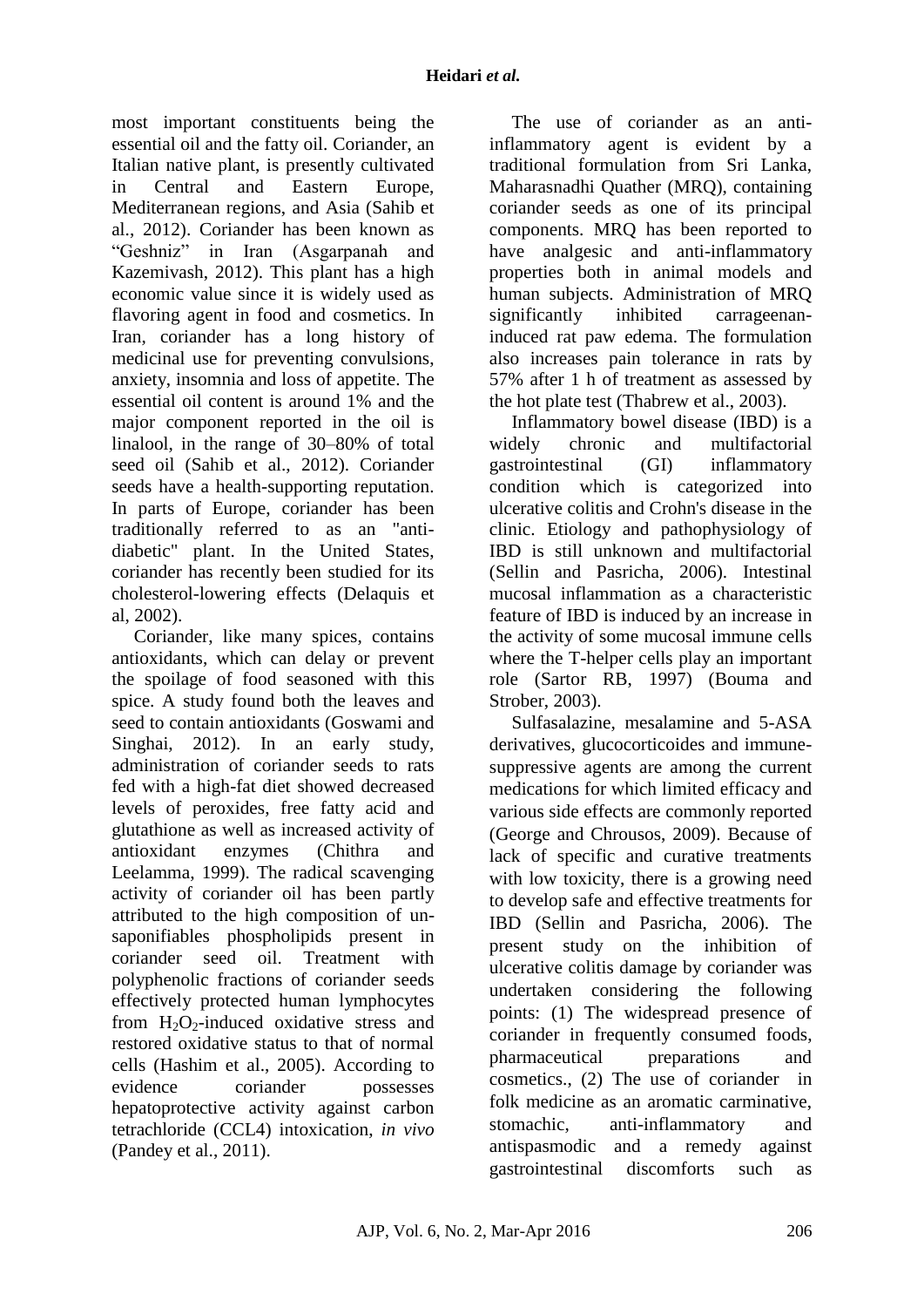dyspepsia and flatulence; and (3) The antioxidant nature of its constituents (Al-Mofleh et al., 2006). The aim of this study was to evaluate protective and therapeutic effects of essential oil and hydroalcoholic extract of the fruits of *C. sativum* via oral administration in an acetic acid model of colitis.

# **Materials and Methods Chemicals**

Prednisolone powder was prepared as gift from Iran Hormone Pharmaceutical Co. (Tehran, Iran). Hexadecyltrimethyl ammonium bromide, O-dianisidine dihydro-chloride as well as organic solvents and acetic acid were purchased from Merck Company (Darmstadt, Germany).

## **Plant material and preparation of extract and essential oil**

Coriander fruits were purchased from Pakanbazr Co. (Isfahan, Iran) in May 2013. The plant identity was confirmed by Pharmacognosy Department of School of Pharmacy, Isfahan University of Medical Sciences, Isfahan, Iran. Herbarium voucher No. 2082 was deposited in the Pharmacognosy department.

For preparation of hydroalcoholic extract, coriander fruit powder (400g) were macerated with 2160 ml of EtoH-H20 (80:20) for 24 hours. The extract was then shaken, filtered and evaporated in a rotary evaporator under reduced pressure until a semisolid extract was obtained. Moreover, the concentrated extract was freeze-dried to obtain a dry powdered extract with yield value of 10/85 % (W/W). Essential oil of coriander was isolated by hydrodistillation of the fruits powdered of the plant using a clevenger type apparatus during 3 h in a full glass apparatus, according to the method reported by Ghannadi (Ghannadi et al., 2002; Iranian Herbal Pharmacopoeia, 2002).

### **Animals**

Fifty four male Wistar rats  $(225 \pm 25)$ body weight) obtained from animal house of Isfahan School of Pharmacy (Isfahan, Iran) were allowed to adapt to the laboratory environment for one week. They had free access to tap water and rat chow pellets and were housed in plexy glass cages under controlled conditions of temperature  $(20-22 \degree C)$ , humidity and light/dark (12/12 h) cycles. The experiments were done according to the guidelines provided by Ethics and Research Committee of Isfahan University of Medical Sciences, Isfahan, Iran.

## **Animal grouping**

Nine groups of rats with 6 animals in each were studied. Normal group: Normal rats without ulcer induction received vehicle (2ml/kg normal saline, p.o.). Control colitis group: Rats with induced colitis received vehicle (2ml/kg, p.o). Reference group: Rats with induced colitis received prednisolone (4mg/kg, p.o.). Test groups: Rats with induced colitis received increasing doses of *C. sativum* hydroalcoholic extract (CSHE) (250, 500, 1000 mg/kg, p.o.). Rats with induced colitis received increasing doses of *C. sativum* essential oil (CSEO) (0.25,0.5, 1 ml/kg, p.o.). All the treatments were carried out 2 hours before colitis induction and continued for 4 days on a daily basis. Finally, the animals were euthanized by ether overdose inhalation 24 hours after the last dose (a period of five-day treatment).

## **Experimental protocol**

Test samples including solutions or suspensions of drug or plant extract were freshly prepared. The plant extract was prepared as a suspension in 0.2% V/V Tween 80. Acute colitis was induced by 2 ml acetic acid (4%) using a technique which was first introduced by Mascolo et al. (Mascolo et al. 1995). Briefly, the rats were fasted for 24 hours with free access to tap water and observed to ensure their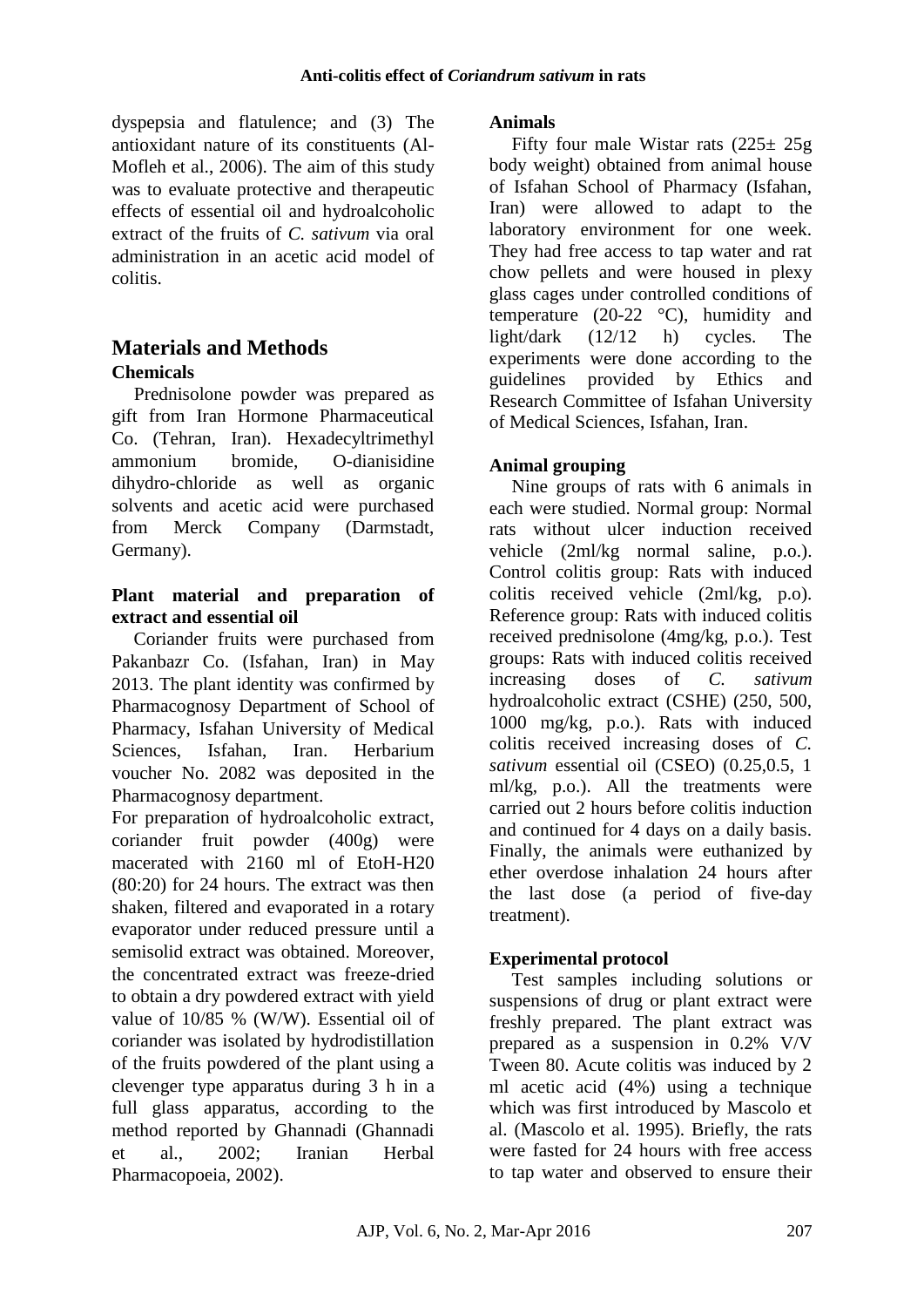health before induction of colitis. The rats were lightly anesthetized with ether. A flexible plastic rubber catheter with an outside diameter of 2mm was inserted 8cm into the colon and then the animals were maintained in a head-down position for 2 min to prevent solution leakage. In Sham operated and control groups, normal saline (2ml/kg) was instilled. Colon biopsies were taken for macroscopic scoring of injured tissue, histopathological examination and measuring myeloperoxidase (MPO) activity.

### **Assessment of colon macroscopic damage**

The abdomen was opened and the colon, 8cm in length and 2cm proximal to the anus, was excised and incised longitudinally and washed with normal saline. Wet colon was then weighed and its changes were determined for each group. Photos of colon segments were taken by a Sony camera, transferred to a personal computer and analyzed subsequently by Fiji Image Processor Program for measuring the ulcerated areas (Minaiyan et al., 2006). Then, macroscopic mucosal damage was evaluated using a validated grading scale according to Morris et al. (Morris et al., 1989). Scores were: 0=no ulcer, 1=mucosal edema, 2=slight bleeding or erosions, 3=moderate edema, bleeding ulcers or erosions, 4=severe ulceration, erosions, edema and tissue necrosis or perforation.

Ulcer index was determined by summing the ulcer score and the ulcer area for each colon. For further assessments, tissue samples were cut into two equal parts longitudinally, a part was stored immediately at -20 °C till biochemical analysis (MPO determination) and the other parts were stored in 10% formalin for pathological evaluation (Motavallian Naeini et al., 2012).

## **Assessment of colon pathology**

Fixed colon tissue was dehydrated; paraffin embedded, processed, sectioned in 4 µm thick samples, and stained with haemotoxylin and eosin (H&E). Inflammation and crypt damage were assessed on H&E-stained and coded sections using a validated scoring scheme set up in our laboratory as described by Cooper et al. and Dieleman et al. (Cooper et al.1993; Dieleman et al. 1998). Total colitis score as the sum of the 3 following sub-scores (inflammation severity, inflammation extent, and crypt damage) was finally measured for each specimen. Pathological evaluation and scoring was performed using a Zeiss microscope equipped with a Sony color video camera for digital imaging.

### **Assessment of colonic MPO activity**

MPO activity, a marker of polymorphnuclear leukocyte migration, was determined using a previously described method (Morris et al., 1989). To measure the enzymatic activity of MPO, samples were removed from the freezer and chopped into small pieces after melting. Then, a total amount of one hundred milligrams of colon mucosal scraping was homogenized in a solution filled 0.5% hexadecyltrimethyl ammonium bromide dissolved in 50 mM potassium phosphate buffer (pH=6), before sonication in an ice bath for 45s for four times. The homogenates were freeze-thawed for three times. Then, sonication was repeated and samples were centrifuged for 15 min at 15000 rpm.

The level of MPO activity was measured at 450 nm by spectrophotometer (UNICO- spectrophotometer, 2100 UV/VIS).For this purpose, 0.1 ml of the solution was mixed with 2.9 ml of 50 mM phosphate buffer, pH 6.0, containing 0.167 mg/ml O-dianisidine dihydrochloride.

MPO activity was defined as the quantity of enzyme degrading 1 mM of peroxide per minute at  $25 \text{ °C}$  and was expressed in units per gram  $(U/g)$  of wet tissue.

#### **Statistical analysis**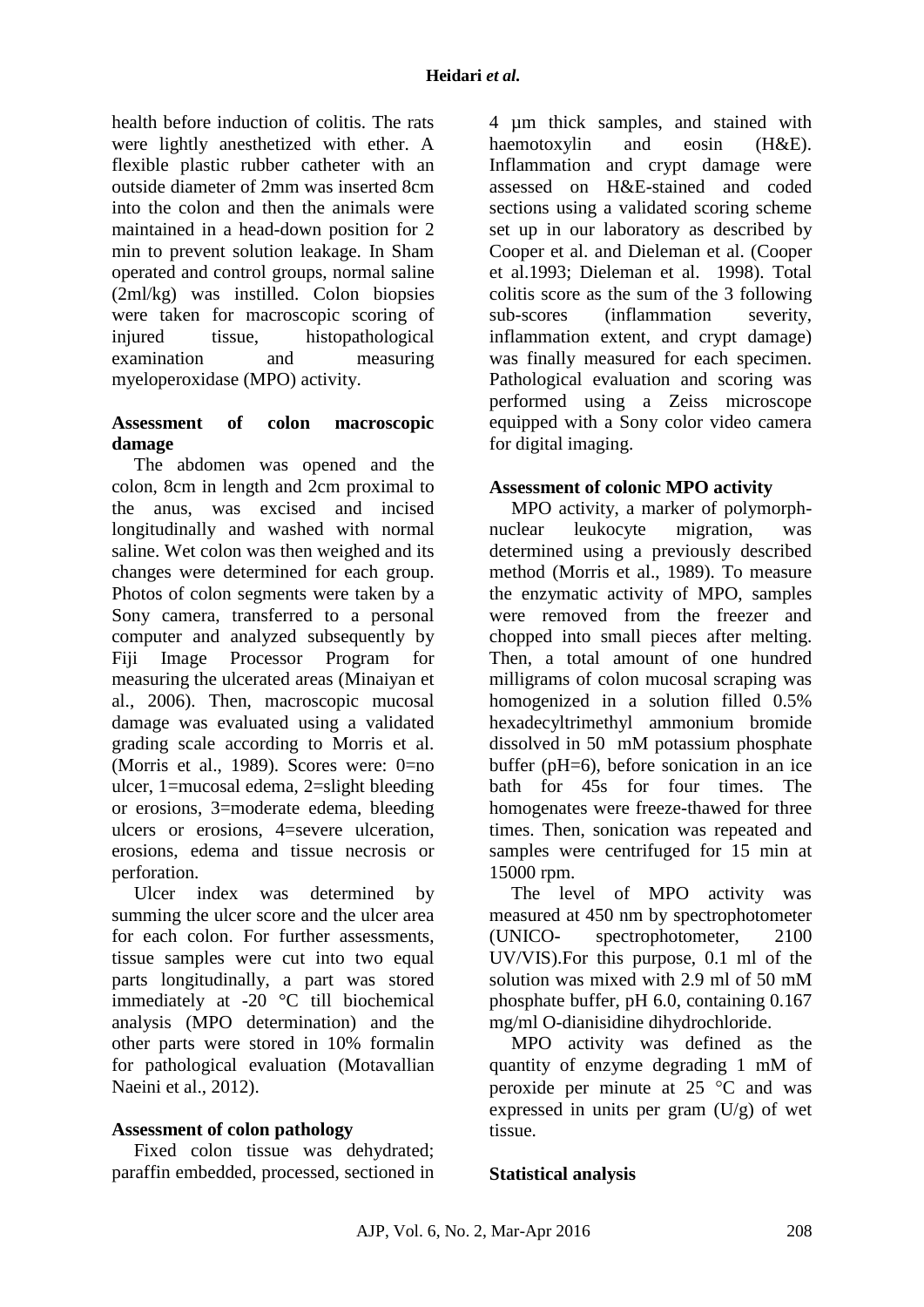Statistical analysis was performed using SPSS 14.0 statistical software. Differences among groups were compared using parametric one-way analysis of variance (ANOVA) with Tukey HSD as post hoc test. Non-parametric data was analyzed by Mann-Whitney U test. Results are shown as the mean  $\pm$  SEM. The significance was identified at P<0.05.

### **Results**

#### **Analysis of** *C. sativum* **essential oil**

Major constituents of the essential oil were shown in Table 1. As it is shown, linalool,  $\gamma$ - terpinene and  $\alpha$ - pinene are the three most abundant compounds in corindrum essential oil. Geranyl acetate, p-

cymene and β- pinene are other constituents that could be found in coriander

#### **Colon weight variation**

The results showed that colon weight was decreased in the groups treated with the extract at the doses of 500 mg/kg (P<0.05) and 1000 mg/kg (P<0.001) compared to untreated control group (Table 2). In essential oil-treated groups, same result was found at the dose of 0.5 ml/kg  $(p<0.05)$  while larger and smaller doses were not effective (p>0.05). Prednisolone-treated group demonstrated significant decrease in colon weight  $(p<0.01)$  in comparison to control group (Table 2).

Table 1. Percentage composition of the essential oil of *C. sativum* (coriander)

| No.          | Compound                     | $\frac{0}{0}$ | RI   | No. | Compound              | $\frac{0}{0}$ | RI   |
|--------------|------------------------------|---------------|------|-----|-----------------------|---------------|------|
| $\mathbf{1}$ | Hexanal                      | t             | 801  | 21  | <b>Borneol</b>        | 0.2           | 1170 |
| $\mathbf{2}$ | Heptanal                     | t             | 902  | 22  | 4-terpineol           | 0.5           | 1180 |
| 3            | $\alpha$ -thujene            | 0.3           | 930  | 23  | $\alpha$ -terpineol   | 0.3           | 1192 |
| 4            | $\alpha$ -pinene             | 8.8           | 940  | 24  | Decanal               | 0.4           | 1205 |
| 5            | Camphene                     | 0.3           | 952  | 25  | Citronellol           | 0.5           | 1229 |
| 6            | Benzaldehyde                 | t             | 962  | 26  | Geraniol              | 1.2           | 1256 |
| 7            | Sabinene                     | 0.9           | 976  | 27  | $2-E$ -decenal        | 0.3           | 1262 |
| 8            | <b>B-pinene</b>              | 1.9           | 979  | 28  | n-decanol             | t             | 1272 |
| 9            | Myrcene                      | 0.8           | 991  | 29  | Undecanal             | t             | 1304 |
| 10           | Octanal                      | t             | 1001 | 30  | citronellyl acetate   | 0.1           | 1353 |
| 11           | $\alpha$ -terpinene          | 0.2           | 1018 | 31  | neryl acetate         | t             | 1364 |
| 12           | p-cymene                     | 3.7           | 1027 | 32  | Geranyl acetate       | 5.4           | 1383 |
| 13           | Limonene                     | 0.7           | 1031 | 33  | Dodecanal             | 0.2           | 1406 |
| 14           | $trans-\beta$ -ocimene       | t             | 1049 | 34  | β-caryophyllene       | 0.2           | 1416 |
| 15           | $\gamma$ -terpinene          | 10.2          | 1062 | 35  | 2-E-dodecenal         | 1.6           | 1465 |
| 16           | <i>trans</i> -linalool oxide | 0.2           | 1074 | 36  | Methyl tetradecanoate | t             | 1720 |
| 17           | Terpinolene                  | 0.1           | 1088 | 37  | Tetradecanoic acid    | 0.5           | 1765 |
| 18           | Linalool                     | 59.2          | 1098 | 38  | methyl hexadecanoate  | t             | 1924 |
| 19           | Camphor                      | 0.5           | 1149 | 39  | Hexadecanoic acid     | 0.2           | 1969 |
| 20           | Citronellal                  | 0.4           | 1156 |     |                       |               |      |

RT: Retention time, RI= Retention index on HP-5MS capillary column, t=trace (<0.05%), Percentages calculated from TIC data.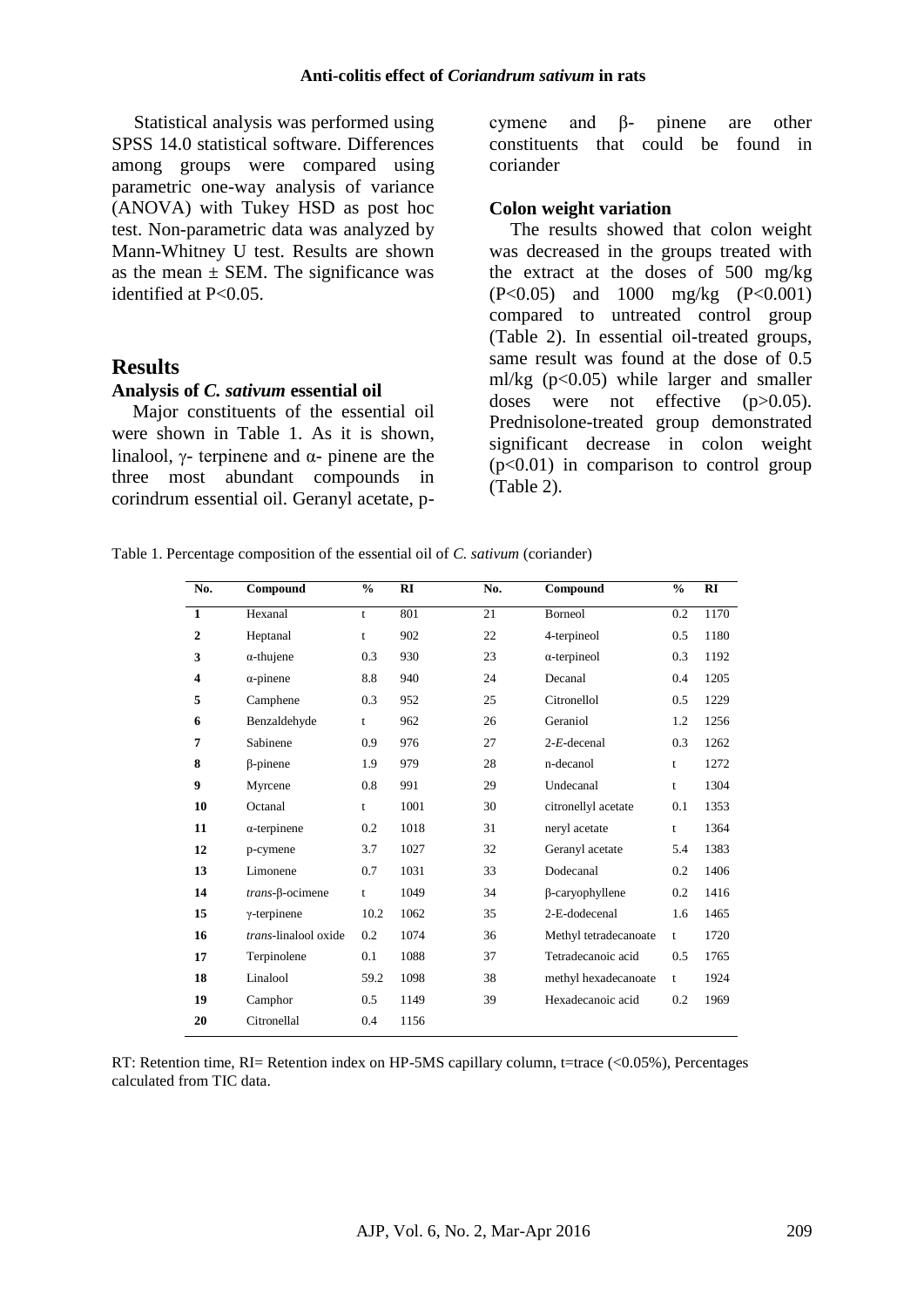Table 2. Effects of *C. sativum* hydro-alcoholic extract (CSHE) and essential oil (CSEO) on macroscopic parameters of colitis induced by acetic acid in rats.

| <b>Groups</b>   | Score<br>$(0-4)$       | <b>Ulcer</b><br>Area<br>$(Cm^2)$ | Total<br><b>Colitis</b><br>Index<br>$(0-12)$ | Colon<br>weight<br>(Mg)    | <b>Groups</b>     | Score<br>$(0-4)$            | <b>Ulcer</b><br>Area<br>$(Cm^2)$ | <b>Total</b><br><b>Colitis</b><br><b>Index</b><br>$(0-12)$ | <b>Colon</b><br>weight<br>(Mg) |
|-----------------|------------------------|----------------------------------|----------------------------------------------|----------------------------|-------------------|-----------------------------|----------------------------------|------------------------------------------------------------|--------------------------------|
| <b>Normal</b>   | $0.0 + 0.0$            | $0.0 + 0.0$                      | $0.0 + 0.0$                                  | $0.0 + 0.0$                | <b>CSHE 1000</b>  | $1.1+0.3***$                | $2.9+0.9***$                     | $4.0 \pm 1.1$ ***                                          | $110 \pm 0.2$ ***              |
| <b>Colitis</b>  | $4.0 \pm 0.1$          | $8.0 \pm 0.3$                    | $12.0 \pm 0.4$                               | $190 \pm 0.1$              | <b>CSEO 0.25</b>  | $2.2 \pm 1.3$               | $6.3 \pm 1.1$                    | $8.5 \pm 1.3$                                              | $160 \pm 0.1$                  |
| Pred.4          | $1.7+2.1$ <sup>*</sup> | $4.4 \pm 0.6^{\circ}$            | $6.1 \pm 0.6^*$                              | $110\pm0.1$ <sup>**</sup>  | $CSEO$ 0.5        | $0.8 \pm 1.1$ <sup>**</sup> | $3.4+1.2$ <sup>**</sup>          | $4.2 \pm 1.5$ ***                                          | $130 \pm 0.1^*$                |
| <b>CSHE 250</b> | $2.2 + 1.1$            | $5.2 \pm 0.6$                    | $7.4 \pm 0.5$                                | $160 \pm 0.1$              | CSEO <sub>1</sub> | $1.0{\pm}0.8$ <sup>**</sup> | $4.8 \pm 0.7$                    | $5.8 \pm 0.7$ <sup>**</sup>                                | $140+0.1$                      |
| <b>CSHE 500</b> | $0.6 \pm 0.5$ **       | $1.4 \pm 0.5***$                 | $2.0{\pm}0.7^{***}$                          | $130 \pm 0.1$ <sup>*</sup> |                   |                             |                                  |                                                            |                                |

Data are expressed as Mean  $\pm$  SEM., P.O. = oral, Pred. =Prednisolone (4mg/kg). CSHE (250, 500, 1000 mg/kg), CSEO (0.25, 0.5, 1 ml/kg) (n=6). \*: p<0.05, \*\*: p<0.01, \*\*\*: p<0.001 denote significant difference versus control group.

## **Macroscopic and histopathology presentation**

Similar to above-mentioned results, macroscopic parameters including ulcer severity (US), ulcer area (UA), and ulcer index as well as the total colitis index were improved in groups treated with two greater doses (500, 1000 mg/kg) of coriander extract and middle dose of essential oil (0.5 mg/kg) (Tables 2 and 3). Essential oil of coriander (1.0 ml/kg) was also effective to alleviate ulcer severity and total colitis index  $(p<0.01)$ (Tables 2 and 3). Prednisolone, as the reference drug was able to improve most of macroscopic and microscopic parameters as it is shown in Figures 1 and 2.

Table 3. Effects of *C. sativum* hydro-alcoholic extract (CSHE) and essential oil (CSEO) on total colitis index of rats.

| Groups           | <b>Total colitis</b>        |
|------------------|-----------------------------|
|                  | Index $(0-10)$              |
| <b>Normal</b>    | $0.0 + 0.0$                 |
| Colitis          | $8.3 + 0.0$                 |
| Pred.4           | $3.5 \pm 0.4$ <sup>**</sup> |
| <b>CSHE 250</b>  | $3.7 \pm 0.3$ **            |
| <b>CSHE 500</b>  | $3.8 \pm 0.3$ <sup>**</sup> |
| <b>CSHE 1000</b> | $3.5+0.2$ <sup>**</sup>     |
| <b>CSEO 0.25</b> | $5.4 + 0.4$                 |
| <b>CSEO 0.5</b>  | $3.7 + 0.3$ <sup>**</sup>   |
| CSEO 1           | $3.8 + 0.3$                 |

Data are expressed as mean  $\pm$  SEM. Pred.= Prednisolone (4mg/ kg), CSHE (250, 500,1000 mg/kg) CSEO (0.25, 0.5, 1.0 ml/kg)(n=6). All treatments were done orally. \*\*p<0.01 denotes significant difference versus control group.

#### **Biochemistry assessment MPO levels**

In the group treated with the extract (1000 mg/kg), compared to the control group, a significant  $(p<0.05)$  decline in MPO level is evident. In this regard, the essential oil at the doses of 0.5 and 1 ml/kg is also able to reduce MPO activity. Prednisolone-treated group experienced a significant effect  $(p<0.05)$ in this regard (Figure 3).



Figure 1. Macroscopic presentation of acetic acidinduced colitis in rats. A: Normal colon treated with normal saline (2 ml/kg). B: Control colitis treated with normal saline (2 ml/kg). C: Prednisolon treated colitis (4 mg/kg). D: *C. sativum* hydro-alcoholic extract-treated colitis (250 mg/kg) E: *C. sativum* hydro-alcoholic extract -treated colitis (500 mg/kg) F: *C. sativum* hydro-alcoholic extract-treated colitis (1000 mg/kg) G: *C. sativum* essential oil-treated colitis (0.25 ml/kg) H: *C. sativum* essential oil -treated colitis (0.5 ml/kg) I: *C. sativum* essential oil-treated colitis (1.0 ml/kg).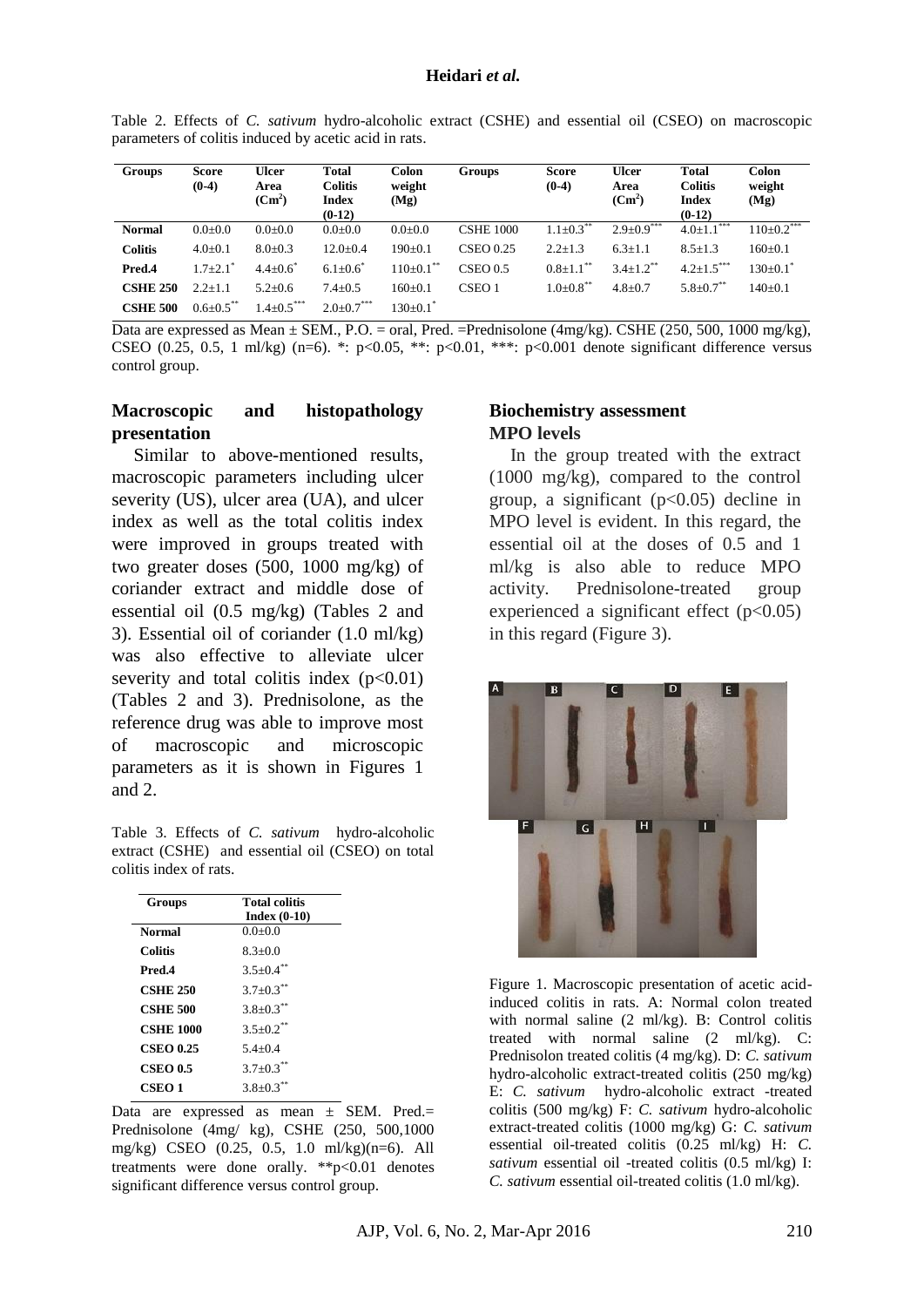#### **Anti-colitis effect of** *Coriandrum sativum* **in rats**



Figure 2. Microscopic presentation of acetic acid-induced colitis in rats (H&E staining with 40x magnification). A: Sham, normal colon treated with normal saline, 2 ml/kg; mucus layer and crypts are normal and leukocyte infiltration is absent. B: Control colitis treated with normal saline, 2 ml/kg; mucosal and sub-mucosal inflammation as well as crypt damage and leukocyte infiltration are completely evident; C: Prednisolone-treated colitis, 4 mg/kg. D: Colitis treated with *C. sativum* hydro-alcoholic extract (CSHE), 250mg/kg, p.o.; E: 500 mg /kg, p.o.; F: 1000 mg/kg administered p.o. G: Colitis treated with *C. sativum* essential oil (CSEO), 0.25 ml/kg, p.o.; H: 0.5 ml/kg, p.o.; I: 1 ml/kg, p.o.



Figure 3: Myeloperoxidase (MPO) activity in groups treated with increasing doses of oral *C. sativum* extract (CSHE, 250, 500, 1000 mg/kg), essential oil (CSE, 0.25, 0.5, 1 ml/kg) and prednisolone (4mg/kg). Data are presented as mean  $\pm$  SEM. \*p<0.05 and \*\*p<0.01 denote significant differences compared to control group.

#### **Discussion**

In the present study, method of acetic acid that is both rapid and reproducible was used for inducing diffuse colonic inflammation which resembles many histological characteristics of human ulcerative colitis (McPherson and Pfeiffer, 1978).

Results of our study showed that the doses of 500 and 1000 mg of coriander extract and 0.5 and 1 ml of the essential oil were thoroughly effective on evaluated lesions of colitis. Some of these parameters are directly related to inflammatory basis of colitis e.g. ulcer index and total colitis index while the others may indirectly assess the inflammatory nature of colitis and oxidative stress magnitude, like colonic weight and MPO activity, respectively (Motavallian-Naeini et al., 2012 ). Therefore, it is suggested that both coriander extract and essential oil ingredients are bioavailable and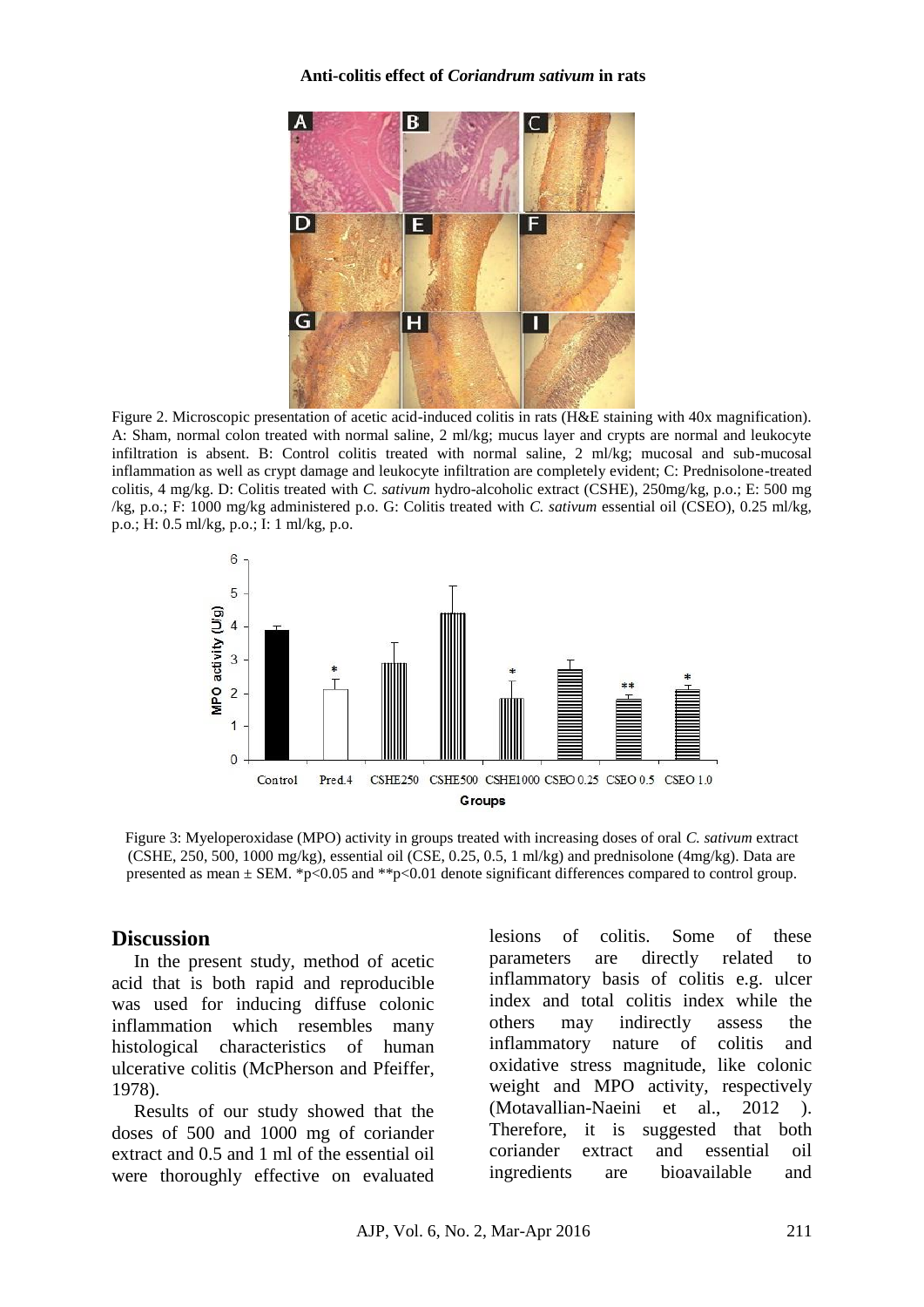biologically active after oral intake. Among most of evaluated parameters, the best result was obtained with the middle dose of coriander extract or essential oil *i.e.* doubling the dose did not cause twofold increases in protective response against tissue. However, in the case of the lowest dose, the results indicated that the dose had an important role. Indeed, for most of the evaluated parameters, the lowest dose of coriander extract and volatile oil were not effective on colitis parameters (Tables 2-4), although the differences between the two higher doses were not statistically significant. This may suggest the presence of some active materials in examined fractions for which opposite activity will be accentuated at greater doses (Minaiyan et al., 2014). It seems that more doses should be tried to demonstrate the exact dose-effect relationship of coriander in further studies.

Coriander has been traditionally used to treat inflammatory diseases like gout and rheumatism because of its antiinflammatory properties (Varier PS, 1994) so its seeds has been listed in the European Pharmacopoeias and used as a digestive aid to treat rheumatism (Al Rowais NA, 2002).

Linalool and linalyl acetate are the main components of coriander essential oil known to possess several biological activities e.g. anti-oxidant, anti-microbial, hypoglycemic, hypolipidemic, anxiolytic, analgesic and anti-inflammatory effects (Laribi et al., 2015; Sahib et al., 2013). Linalool, on the other hand is the most abundant constituent (in this study, approximately 60%) that may reach to 70% of total coriander essential oil in some cases (Burdock and Carabin, 2009). So, it is plausible to accept that linalool plays a principal role in bioactivity represented by coriander essential oil. Much lesser percentages were reported for γ-terpinene (10.2%),  $\alpha$ -pinene (8.8%) and geranyl acetate (5.4%), which almost resemble the data reported in a previous study (Asgharpanah and Kazemivash., 2012).

Peana et al. reported that linalool plays a major role in the antiinflammatory activity displayed by the herbal essential oils, and provided further evidences suggesting that linalool and linalyl acetate-producing herbal species are potential anti-inflammatory agents (Peana et al., 2006). Furthermore, safety assessment of coriander essential oil as a food ingredient has been done by Burdock and Carabin. They demonstrated that coriander oil is neither a sensitizer nor a toxic agent (up to  $500 \text{ mg/kg/d}$ ) at conventional doses so it could be used as a food additive (Burdock and Carabin, 2009).

Hydroalcoholic extract of *C. sativum* (CSHE) was the other fraction assessed in our study. We know that this fraction is a potential source of lipids like linoleic acid and petroselinic acid isolated from the seeds and the aerial parts of the plant (Sahib et al., 2013; Laribi et al., 2015). Due to the presence of a multitude of bioactive materials, several pharmacological effects have been ascribed to coriander total extract which for most cases, are similar to those mentioned for essential oil (Hwang et al., 2014; Goswami and Singhai, 2012). For instance, in a study by [Nair e](http://www.ncbi.nlm.nih.gov/pubmed?term=Nair%20V%5BAuthor%5D&cauthor=true&cauthor_uid=23741156)t al., the antiinflammatory activity of CSHE was evaluated using carrageenan-induced paw edema model and the anti-granuloma activity of that was evaluated by determining serum tumor necrosis factor (TNF)-α, interleukin (IL)-6, IL-1 β levels, as markers of global inflammation. *C. sativum* hydroalcoholic extract produced a significant reduction  $(P < 0.05)$  in paw edema after carrageenan administration (Nair et al., 2013).

The key role of cytokines such as TNFα, IL-6, IL-1 β and leukotriens in the pathogenesis of IBD, particularly ulcerative colitis suggests that coriander may act through decreasing the synthesis or function of cytokines. We know that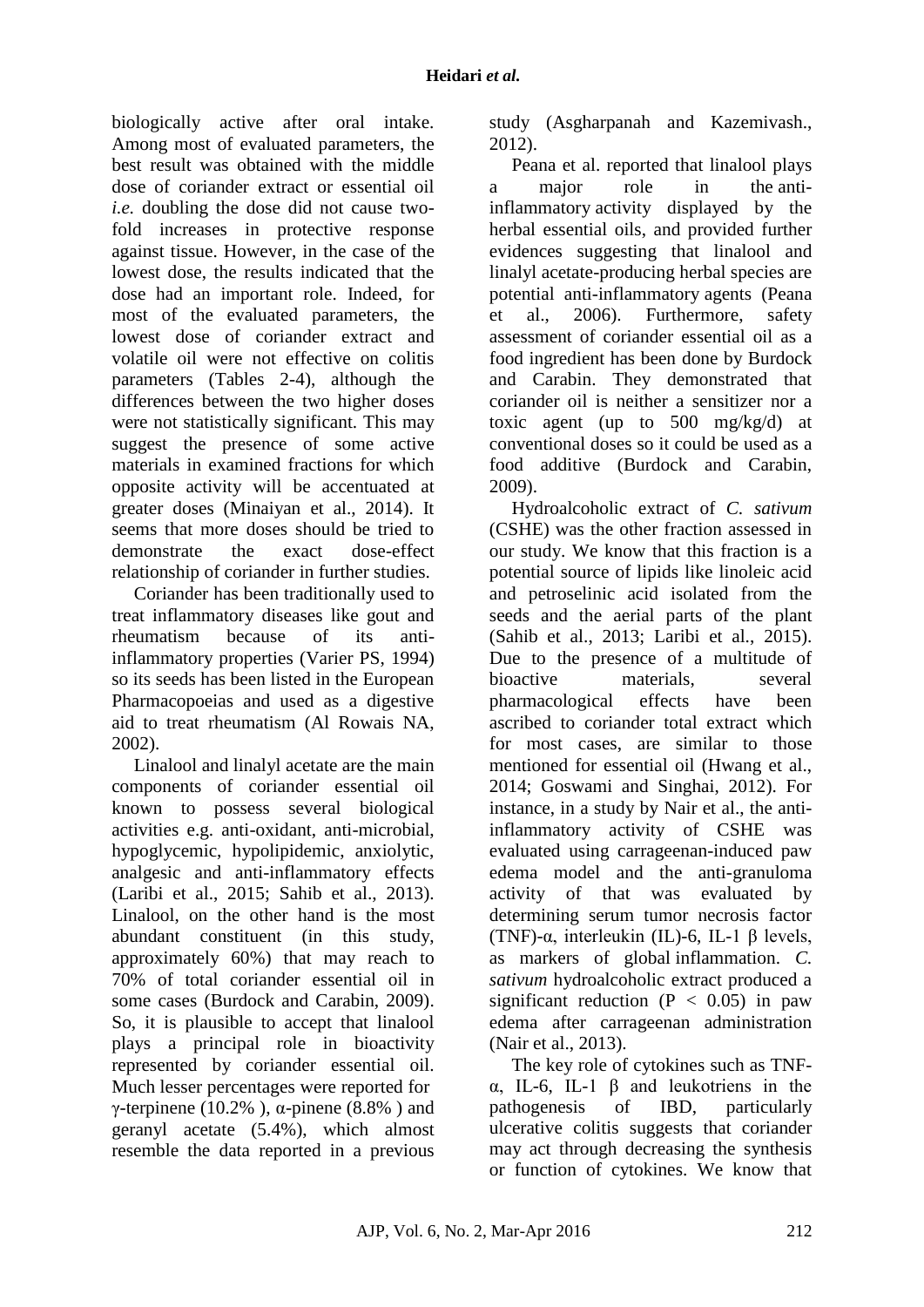glucocorticoides are among powerful antiinflammatory drugs that have beneficial effects in sever IBD (Kenneth and McQuaid, 2009). Since glucocorticoids are powerful inhibitors of cytokines synthesis and/or activity, prednisolon was applied in our study as the reference drug (George and Chrousos, 2009). In favor of this hypothesis the results of Wu et al. showed that coriande has a strong antiinflammatory property as it inhibits proinflammatory mediator expression by suppressing necrosis factor (NF)-kappa B activation in lipo-poly saccharides (LPS) induced macrophages. In their study, ethanol extracts from both stem and leaves of *C. sativum* significantly decreased LPSinduced nitric oxide and prostaglandin E-2 production as well as inducible nitric oxide synthesis [\(Wu TT](http://www.ncbi.nlm.nih.gov/pubmed?term=Wu%20TT%5BAuthor%5D&cauthor=true&cauthor_uid=20549653) et al., 2010). Considering the role of NF-kappa B, LPS, PGE-2 and nitric oxide (NO) in the pathogenesis of IBD and inhibitory effects of coriander active components on them, beneficial results from examined fractions in current study could be warranted.

The result of our study validated traditional use of coriander for the management of inflammatory bowel disorders and demonstrated the antiinflammatory and anti-colitis activities of coriander in an experimental model of acute colitis. Therefore, multiple pharmacological effects of coriander including anti-inflammatory, analgesic, anti-oxidant, and antispasmodic as well as its wide array of uses especially as an edible vegetable or food spice suggests it as a good candidate for IBD prevention or therapy in human (Meixia et al., 2013).

#### **Acknowledgments**

This work was supported by Research Council of Isfahan University of Medical Sciences, Isfahan, Iran and conducted as research project No.392527.

## **Conflict of interest**

The authors declare that they have no conflict of interest.

### **References**

- Al-Mofleh IA , Alheidar AA , Mossa JS , Al-Sohaibani AL , Rafatullah S , Qoreishi S.2006. Protection of gastric mucosal damage by Coriandrum sativum L. pretreatment in Wistar albino rats. Envi Toxicol Pharmacol, 22:64-69.
- Asgarpanah J, Kazemivash N.2012. Phytochemistry, pharmacology and medicinal properties of Coriandrum sativum L. African J Pharma Pharmacol, 6:2340-2345.
- Al Rowais NA.2002. Herbal medicine in the treatment of diabetes mellitus. Saudi Med J, 23: 1327–1331.
- Bouma C, Strober W.2003. The immunological and genetic basis of inflammatory bowel disease. Nat Rev Immunol, 3:521–533.
- Burdock GA, Carabin IG. 2009. Safety assessment of coriander (Coriandrum sativum L.) essential oil as a food ingredient. Food Chem Toxicol, 47: 22-34.
- Chithra V, Leelamma S.1999. Coriandrum sativum mechanism of hypoglycemic action. Food Chem, 67: 229–231.
- Chithra V, Leelamma S.1997. Hypolipidemic effect of coriander seeds (Coriandrum sativum L.): mechanism of action. Plant Foods Hum Nutr, 51:167-72.
- Cooper H, Murthy S, Shah R, Sedergran D.1993. Clinicopathologic study of dextran sulfate sodium experimental murine colitis. Lab Invest,69:238-249.
- Delaquis PJ, Stanich K, Girard B, Mazza G.2002. Antimicrobial activity of individual and mixed fractions of dill, cilantro, coriander and eucalyptus essential oils. Int J Food Microbiol, 25:101-109.
- Dieleman L, Palmen M, Akol H, Bloemena E, Pena A, Meuwissen S.1998. Chronic experimental colitis induced by dextran sulfate sodium (DSS) is characterized by Th1 and Th2 cytokines. Clin Exp Immuno, 114:385-391.
- George P, Chrousos GP. 2009. Adrenocorticosteroids and adrenocortical antagonists. In: Katzung BG. (Ed.) Basic and Clinical Pharmacology. pp. 685-687, New York, McGraw Hill Companies.
- Ghannadi AR, Sajjadi SE, Beigihassan A.2002. Composition of the essential oil of